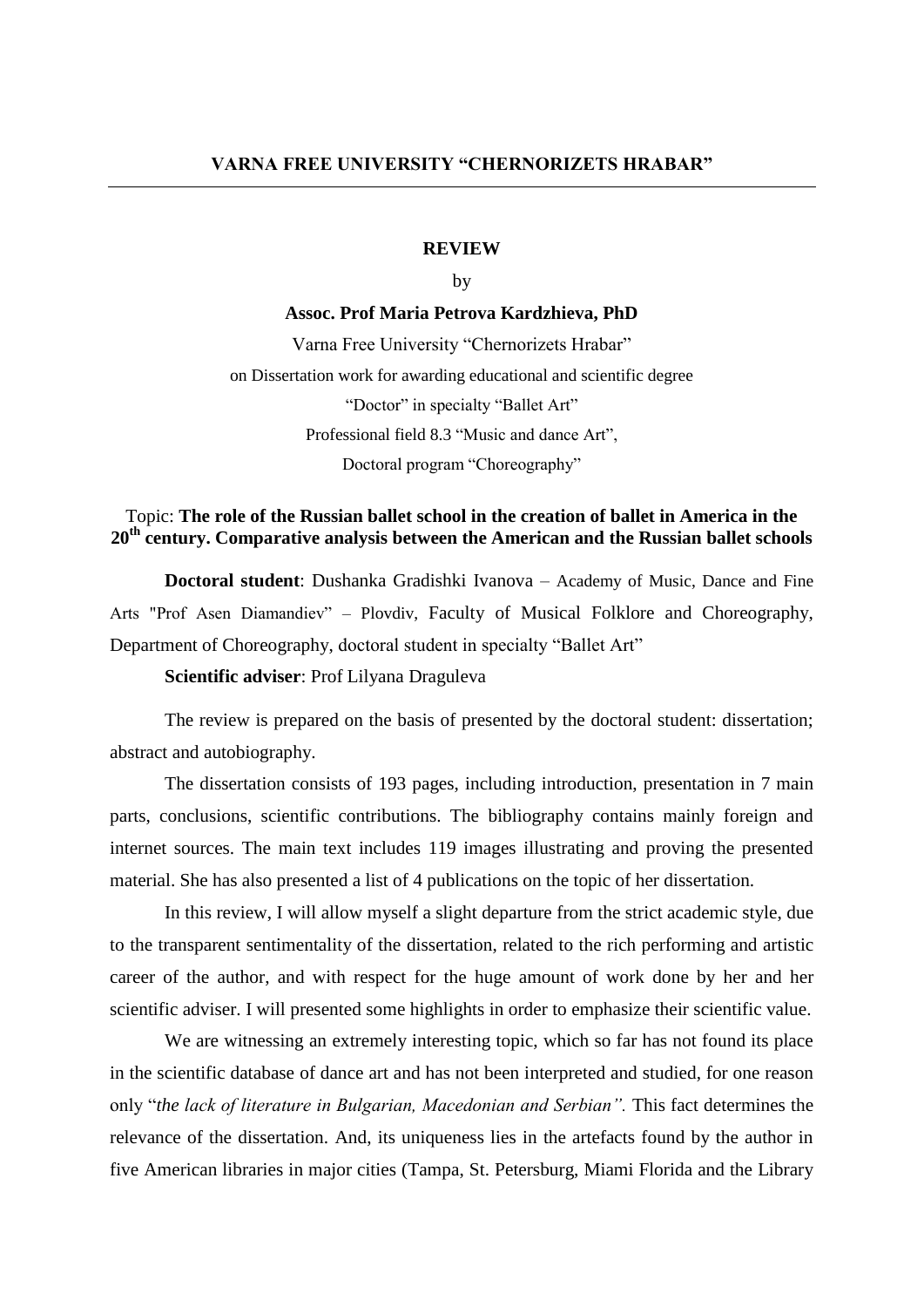of Performing Arts in New York), which has provoked her to put together the *"missing pieces of the puzzle"* related to the development of the most exquisite dance art, the Ballet in the land of the dreams - America.

The author has built a logical structure in order to develop and defend the **problem** set in the title (comparative analysis between the American and the Russian ballet schools, which emphasizes the role of the Russian ballet masters) related to the specific **object** (ballet in America) and **subject** of work (the establishment and development of ballet in America). The **author argues** that in the  $17<sup>th</sup>$ ,  $18<sup>th</sup>$  and  $19<sup>th</sup>$  centuries, French, Italian and Austrian dancers tried to spread ballet in America, *but the Russians were more persistent in this direction*.

The choice of comparative analysis as the main tool in the methodology of the dissertation is suitable for this type of qualitative research. It supports the development of the author's argument. As an empirical type of research, it uses the following methods: research of sources with information and research of historical data and facts related to the object and subject of the research. Library sources have been studied, which in this work are the legitimate sources of information. The exposition of the text contains interesting quotations, which can be used today in the choreographic practice.

Before starting the actual part of the research, the doctoral student includes an **Overview of the researches done on the topic**. It would be more correct for the reader to call this introductory part an **Overview of the research topic**, due to the fact that it outlines in chronological order events and names that completely changed the idea of dance of the American nation: the dances of the **indigenous people**, the Native Americans – dance is a form of social affirmation and a well-developed system of communication; the **first settlers**, English colonists, who introduced popular English folk dances; the **Puritans** criticize the dances, claiming them to be temptation; **theatres** during the American Revolution (1775- 1783) became dance centres in the  $18<sup>th</sup>$  century; **George Washington** (1732-1799), as the nation's first president, encouraged the noble Americans to learn sophisticated European dances; after the Great French Revolution (1789-1799), **French dance masters** emigrated to America and brought with them the traditional folk dances quadrille and cotillion; the author also mentiones the **Italian dance masters**, who in the  $18<sup>th</sup>$  and  $19<sup>th</sup>$  centuries took over, presenting their virtuoso ballet technique and giving their unique individual contribution to the development of the new American dance style of several successive generations; the 19thcentury **Austrian ballerina** Fanny Elssler, who left her mark on the popularity of romantic ballet in the United States and on America's first dancers; there are also dancers from the late 19<sup>th</sup> and early 20<sup>th</sup> centuries who explore the **relationship between the body and the soul**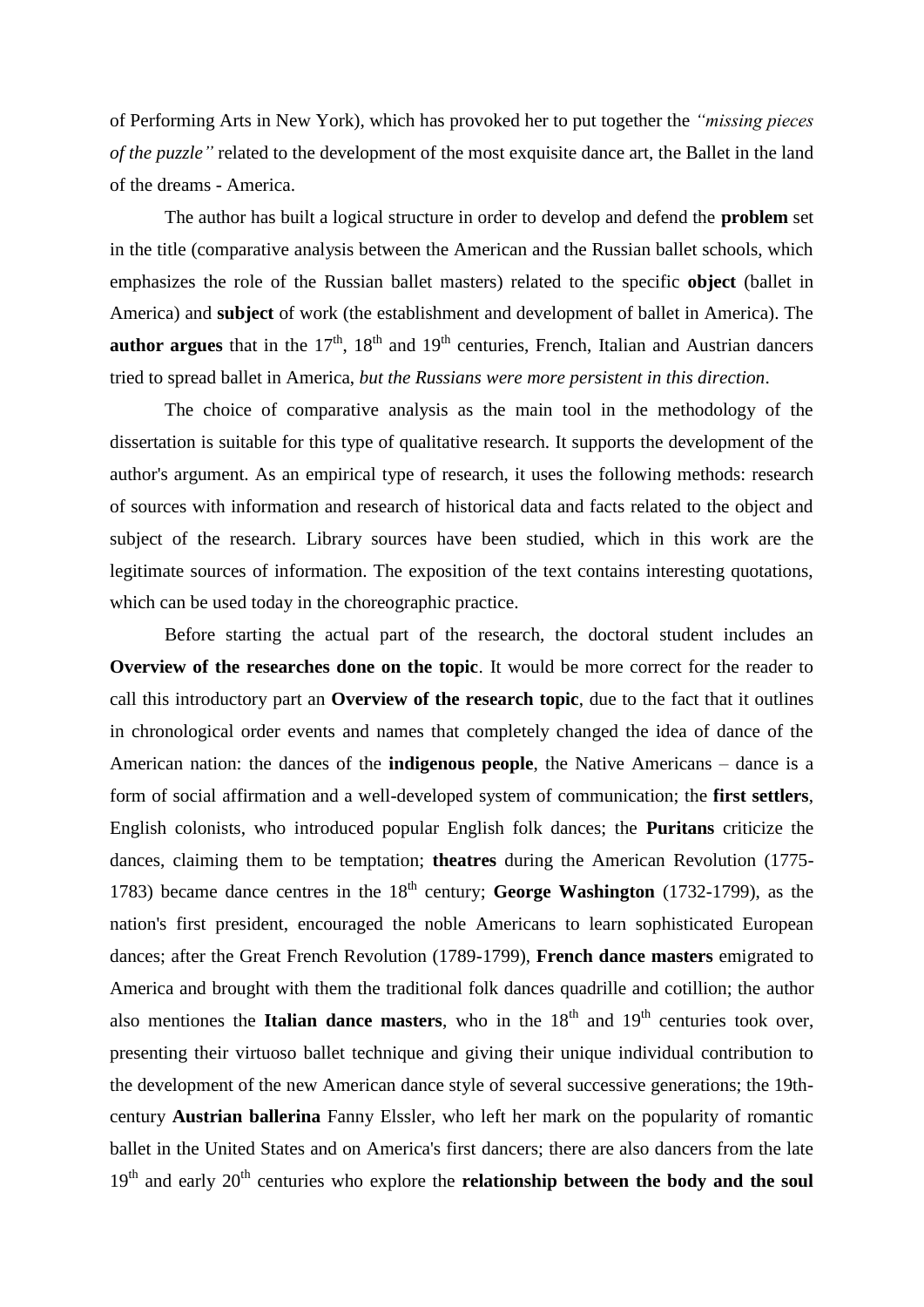while completely avoiding classical ballet forms - Loie Fuller, Maud Allan, Isadora Duncan, Ruth Saint-Denis, Ted Shawn and Martha Graham; **20th century – Anna Pavlova** and **Mikhail Mordkin**, with their pedagogical activity in New York, created whole new generations of American dancers, which changed the attitude of the Americans towards ballet. The time of the *"American Renaissance"* began, in which concepts of traditionalism and modernism were created. Other leading names of the Russian ballet are also mentioned, for their contribution in changing the attitude towards ballet as a dance art, and making it an exclusive art.

In Chapter 1, 1.0. **The beginning of dance as a form of cultural expression in America in the 17th and 18th century;** Chapter 2, 2.0. **The Italian influence on dance in America**; 2.1.**Malvina Cavalazzi** and **Luigi Albertieri**; 3. **The influence of Fanny Elssler on the popularity of romantic ballet in America**, the author presents in detail some of the events, facts and names outlined in the an **Overview of the researches done on the topic**. Of great interest are the accounts describing their American destiny, and especially their contribution to the development of ballet in America, as we already know what happened to them in Europe from other studies in the field of ballet, such as the work of Elitsa Lukanova "Establishment, development and comparative analysis of Italian, French, Danish and Russian ballet schools".

Here it is worth noting that the author very accurately in her study first points to the historical event (political, economic), which directly affects the development of dance art as a new cultural phenomenon in America.

The work very accurately discusses the initial role of dance in the young emerging nation of America, from its religious significance, to the shy rhythms on secular level with the arrival of the first colonizers. It presents how dance is gradually changing its function and role, as "*dance is gradually becoming one of the most effective ways to reinforce class division in colonial society, where class is based, quite uncertainly, solely on wealth"*. The first dance handbook, John Playford's *The English Dance Master, or Plaine and easie Rules for the Dancing of Country Dances, with Tune to each Dance*, is also presented.

All mentioned dances, starting with the native Indian, going through the dance of the English colonists Virginia Reel, as well as the Kentucky Running Set, the later established Quadrille, Cotillion and others, are presented in detail – way of dancing, style, shape, grip, so that the reader can imagine them figuratively and travel to the specific period.

3.1. **The first American dancers**. An intriguing and contributing part of the dissertation, which presents in detail for the first time one place, in 15 pages, Mary Ann Lee,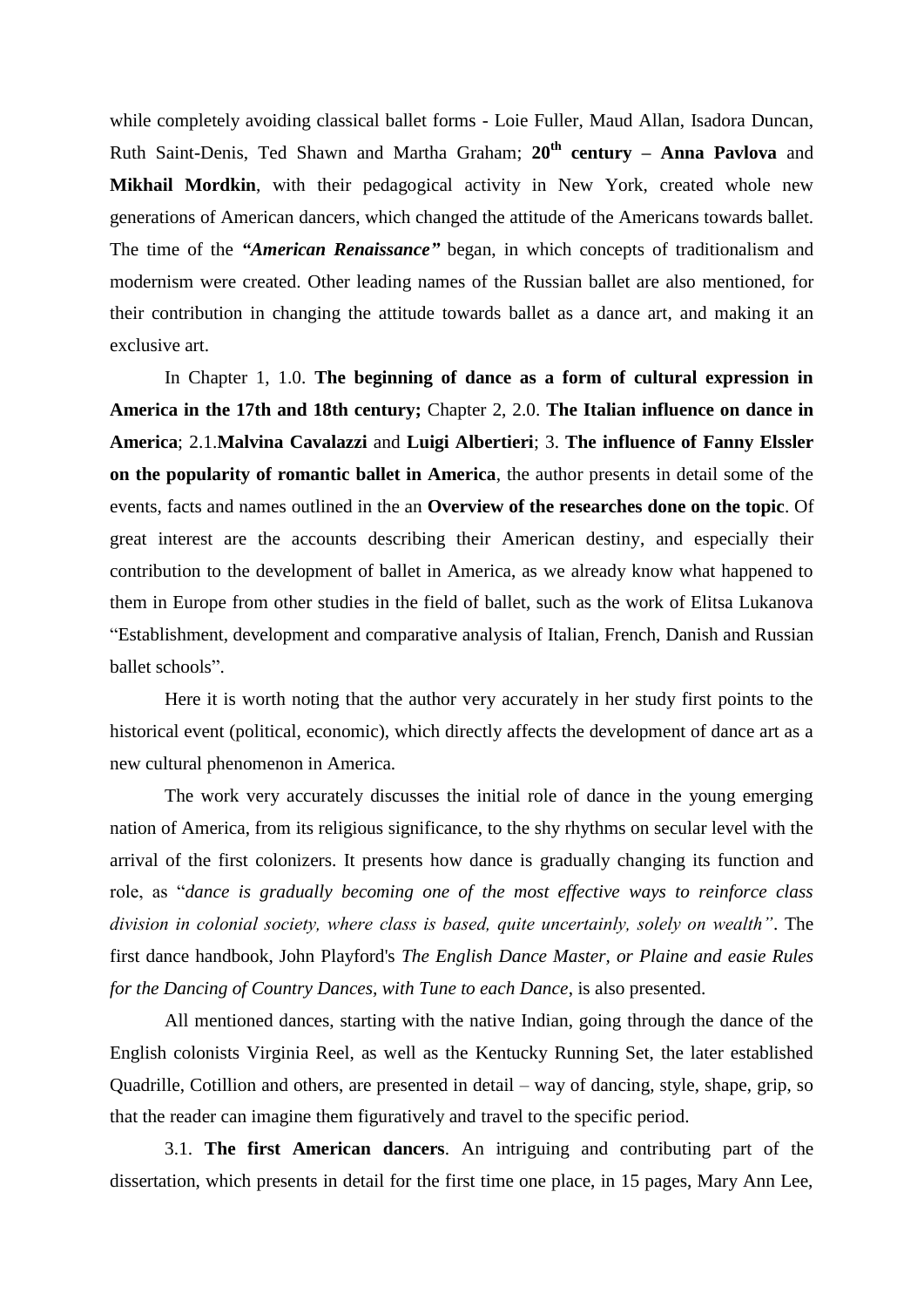Julia Turnbull, Augusta Maywood and George Washington Smith. It answers the questions – who are they; where did they come from; who are their teachers; how they develop their dance career and where; names of performances and shows; places where they played? Information worthy of ballet history textbooks.

Chapter 4, 4.0. **Feverish search for new forms of dance**. In this part of the research, the author Dushanka Ivanova introduces us to the revolutionary names in the art of dance in America and worldwide - Loie Fuller, Alan Maud, Isadora Duncan, Ruth Saint-Denis, Ted Shawn and Martha Graham, their fundamental importance in changing the dance forms and dance techniques, directly related to the Industrial Revolution and the change of human thinking, the change of the inspirational model in the art of dance. The author argues that some of these names are not accepted in America, but are welcome in Europe - Loie Fuller, who is still considered to be a real magician on the stage, because of her technological stage innovations (described on page 55). The fates of the other abovementioned dancers are also interesting – Allan's career of performer in the history of modern dance spanning 30 years; the dancer Isadora Duncan revolutionizes dance in a way that goes beyond her refusal to use classical steps and techniques, or to wear costumes acceptable to the ballerina. The summary of Duncan's life on page 63 is worthy of an encyclopaedic dictionary. Ruth Saint-Denis and Ted Shawn are presented as followers of the Duncan's work. Saint-Denis is presented as the first non-conforming dancer accepted in America, inspired by the Eastern art. Her work with Ted Shawn resulted in the creation of a system that *became a tool for elevating dance into a respected art in America* (pp. 67-71). Martha Graham is remarkably presented as one of the greatest choreographers of the  $20<sup>th</sup>$  century and a pioneer in the field of contemporary dance.

Chapter 5, 5.0. **The Origin of Ballet in America**. Immersed in her reflections on the development of ballet in a country with unlimited possibilities, the author logically comes to a part of the narrative, in which she speaks about the fact that the beauty and splendour of ballet, as an expression of greatness of the world's imperial centres, is contrary to democratic thinking of America. The ballet and its immigrant representatives face a curtain that will either open for their performances, or fall down like a guillotine. Ballet art is a supreme form of plastic expression and as such finds a way to sow its grain in America, through *the vaudeville, variety shows and musicals*. Several important points are highlighted in this initial period: (1) pedagogical ignorance, (2) hostility to the art of ballet, (3) the search for suitable training facilities, (4) until coming to a point where *the immigrant teachers with academic Euro- Russian traditions work both to educate the American audience in classical ballet, and to build a ballet according to American taste*. This part of the dissertation is characterized by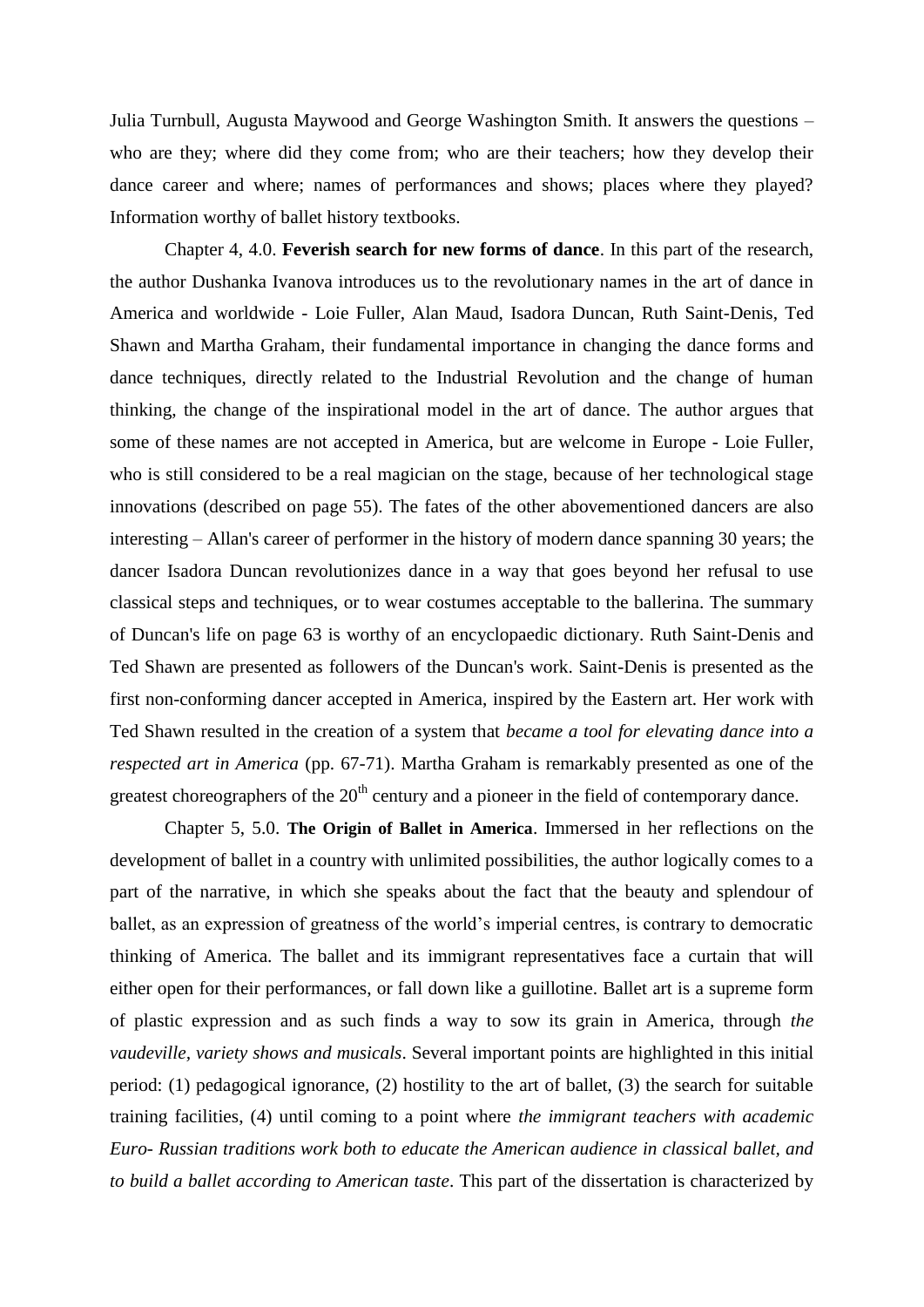sophisticated logical thinking, such as the summary on page 81: *America's task in this direction is to develop its own style: American ballet will give shelter to Russian traditions, while at the same time reflecting those qualities, which represent the core of the American national identity.* Ballet is a victim to the American pluralism and the imperial orthodoxy.

5.1. **The Russians from Imperial Russia laid the foundations - Pavlova and Mordkin**. The contribution of the two ballet masters to the popularize ballet art in America through their tours is presented in detail. Their first tour is almost impossible, but they continue with second season, at the end of which they separate due to professional jealousy. Pavlova's star shines all over America with many performances in various places, but not on the classical stage – *Pavlova becomes a personal inspiration for a whole generation of dancers.* Anna Pavlova's love of freedom and ambition found ground in America and was rightly *called the "greatest" dancer of the twentieth century*.

5.2. **Anna Pavlova**. Has the art of ballet seen another Anna Pavlova? The answer to this question is discussed in detail in this part of the dissertation. The narrative claims that the answer is "no", however, the generation of dancers trained by her, and her unique style show that Pavlova's star is perpetual. *"She almost mesmerizes the audience, carrying within her the nature of divinity*." The text chronologically describes the life and professional path of the ballerina around the world.

5.3. **Mikhail Mordkin**. Here again, in chronological order, the author introduces us to the career of the Russian-American artist. There are several main findings in the section: (1) Mordkin's teaching puts artistry in dance in the focus of training at the risk of missing some technical details. (2) he is forefather of the expressive approach to ballet in America, through the Russian avant-garde plastic movement. (3) Mordkin is both the greatest guardian of the past and the prophet of the future. (4) Mordkin practically laid the foundations of modern ballet in America. After the exposition we come to the conclusion that Mordkin's work in America is of fundamental importance in several directions – performance technique, choreography, teaching and directing. With these qualities he laid the foundation of the American Ballet Theatre. Lucia Chase is mentioned as his zealous follower.

Chapter 6.0 **The Age of the "American Renaissance" in the Art of Dance and Its Aesthetic Principles of Abstraction and Expressionism and Diaghilev's reforms as a concept of traditionalism and modernism**

At the beginning of the chapter Mrs. Ivanova very accurately presents the reasons for the ascent of the so-called Age of the "American Renaissance", discussed in details on p.109: *The merging of traditional dance with modern dance marks the beginning of a new wave of*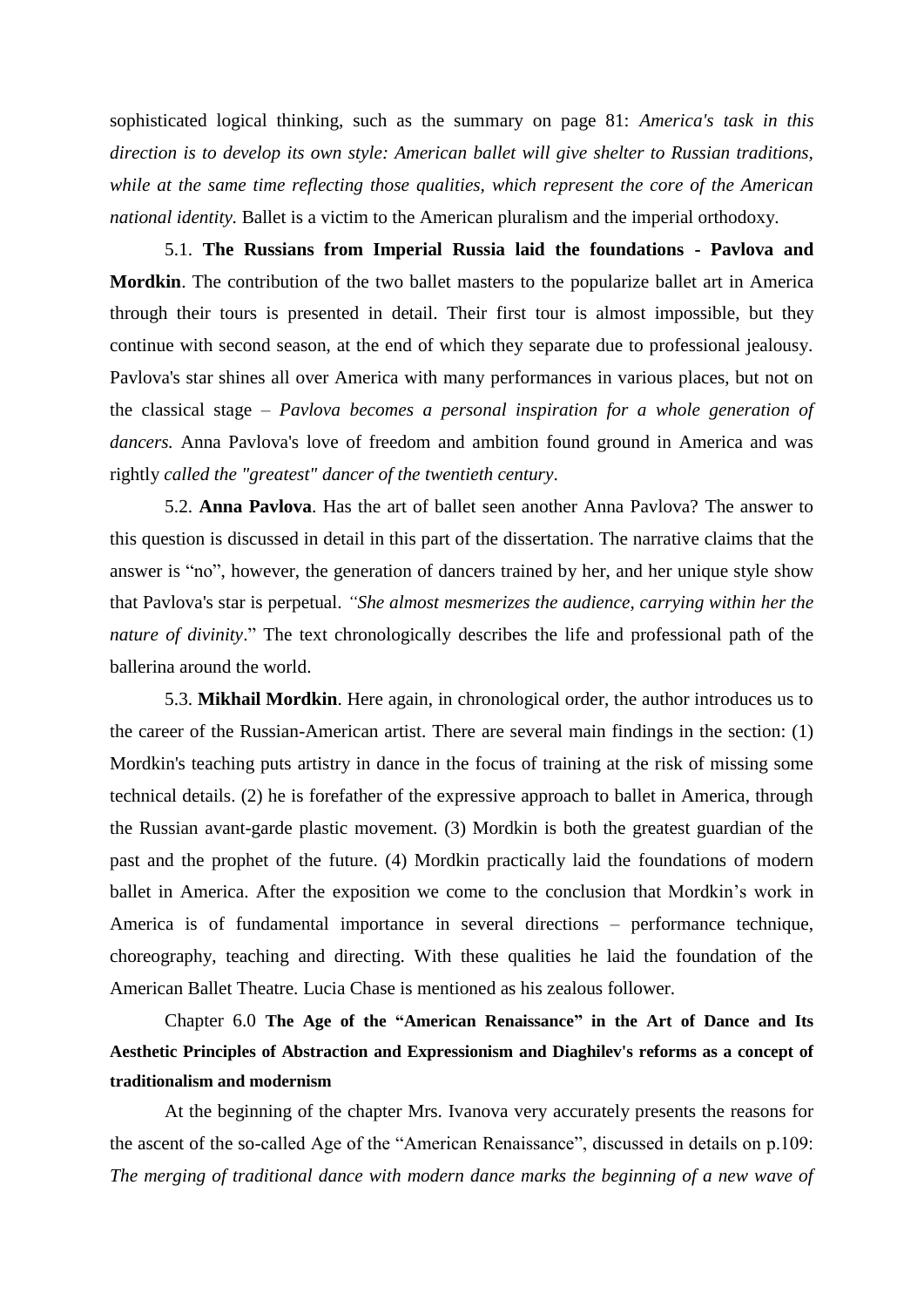*theatrical dance. The influence of each of them reaches the art of dance through the aesthetic principles of abstractionism and expressionism. They guide the taste of the audience in evaluating the form and content in the abstract expression of the body and its emotions*.

The author asserts that Sergei Diaghilev's Russian Ballet (*Ballets Russes*) is the most famous troupe in the history of ballet, which for twenty years (1909-1929) presented the energy and vitality of the Russian ballet and *brought back the classical dance to the forefront of European culture. At the same time, he managed to bring the Imperial Ballet out of its nineteenth-century matrix, and to border it to modernism*. The whole exposition is introducing us to Diaghilev's personality, his techniques in building the performance, his ability to unite the most famous artists in one team; the development of his ballet troupe; his erudite revolutionary thought backed by names such as Mikhail Fokine, Enrico Cecchetti, Leonid Massine, George Balanchine and Serge Lifar, Vaslav and Bronislava Nijinsky, Pablo Picasso and many other composers, artists, choreographers and playwrights.

# **6.1 The revolutionary rebirth of modern classical ballet as a remarkable art in Europe and the triumph of the Russian Ballet in Paris and Monte Carlo, which influenced the further development of dance in America**

The scientific fairytale takes us very smoothly to France, where the center figure is again the innovator Diaghilev. The author describes with great detail the theatrical seasons and the programs with which he captivated the Parisian audience, and completely changed their opinion about ballet, and of course, his success is a result of his experience and his skills to work with the refined sensitivity of the artists from his entire team. In his face, the Russian ballet expanded its prestige on the Western stages and across the Atlantic. His troupe was the first to be exempted from the Imperial regulations and subsidies, due to which there are certain problems, but quickly solved by the adaptive nature of the leader. It is this freedom that attracts many performers, who rediscover their dancing qualities thanks to the solo roles given to them. Ivanova compares the personalities of Pavlova and Diaghilev with their contribution to ballet on p.122.

6.2. **An exceptional manifestation of expressionism and modernism in the dance of the "Russian Ballet" of the great Sergei Diaghilev as a new Russian invasion of America.** Diaghilev's footsteps in America are the focus of the study here, a prologue to his appearance are the exhibitions of the avant-garde artists, which provoke mixed feelings in the viewer. The arrival of the troupe overseas was provoked and at the same time prevented by the World War I in Europe, but Diaghilev succeeded. They start in North America. Again, the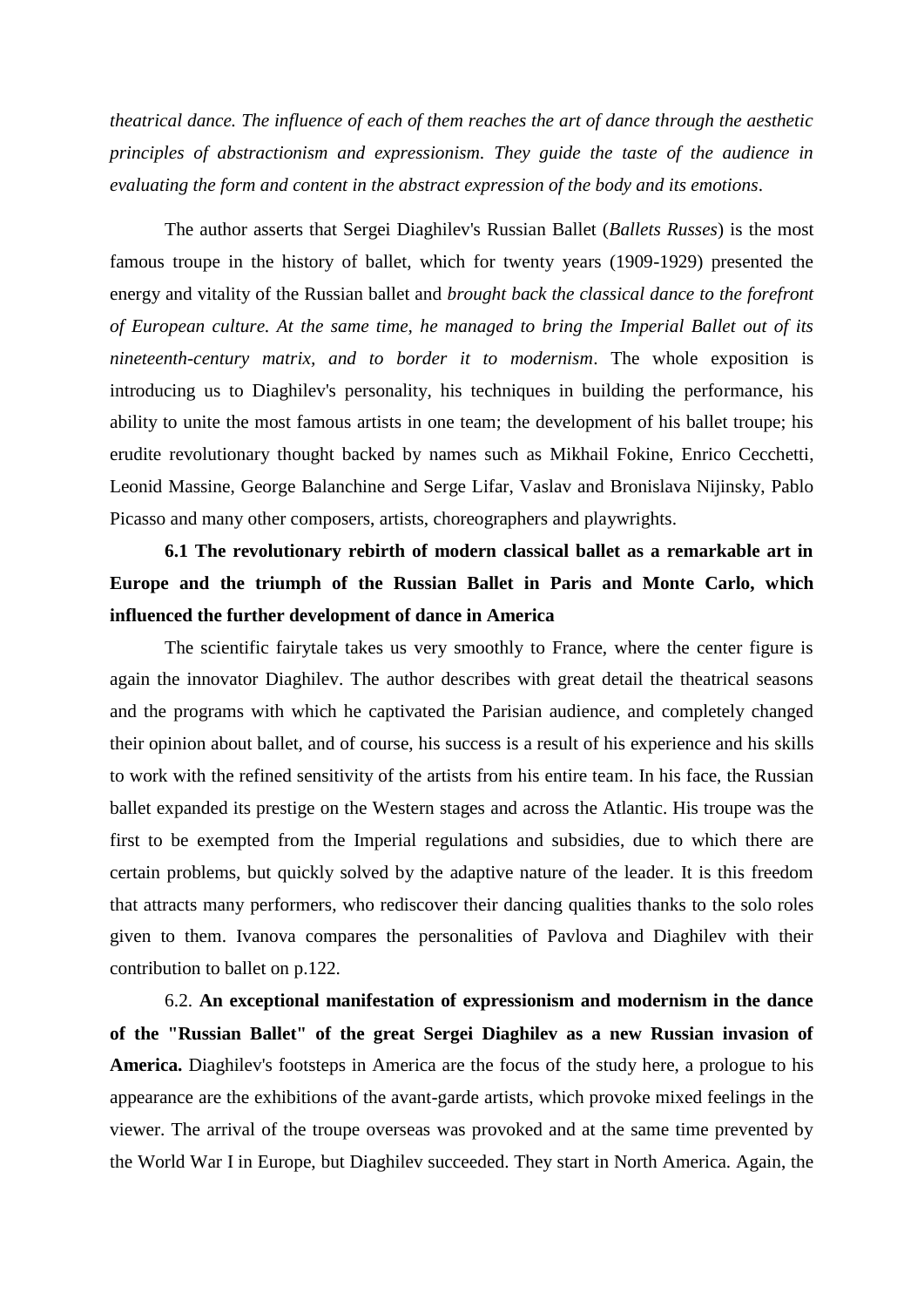author describes in detail the itinerary of the troupe, indicating all the dates and names. Of interest are the quotes from the critics, which are positive. The changes in the construction of the dance and the overall performance are noted. Special attention is paid to Nijinsky as a dancer and choreographer.

The text presented 147-152 pages summarizes precisely the activities of Sergei Diaghilev and ends with the words, "*that Diaghilev's Russian Ballet is an individual phenomenon, supported by his unique combination of aesthetics, critical insight, business acumen, social charm and pure willpower. He has the remarkable ability to make the art market serve him, to gain support from wealthy patrons, and to win over the people who determine the tastes of the masses. Without Diaghilev, the 20th -century history of ballet in Europe and America would have been quite different. Under his protection, ballet in America not only prospered, but also gained enormous prestige*".

6.3. **Mikhail Fokine's contribution to choreography in Russia and Europe and his influence on ballet in America in the 20<sup>th</sup> century**. The focus of this part of the study is Fokine and his genius. It emphasizes that the basis of his work is the praise of beauty by depicting the individual and his feelings, as stated by the doctoral student on page 157, and it is also noted that his revolutionary creative thought consists in changing some classical traditions in ballet technique in favour of image construction and stage action. In his work he is influenced by the dance of Isadora Duncan. His five principles in the construction of a ballet performance are presented, which are still valid today. The presentation of the chronology of Fokine's work, is impressive with Ivanova's ability to flow smoothly from choreography to choreography, to make smooth jumps in time dotted with many facts and names. Fokine is presented as the artist who changed the syntax in ballet. He managed to make this change through his work in America, which was carefully described in **6.4. Fokine's influence through his teaching and choreography in America**. It presents interesting facts related to difficulties in staging the choreography, due to the fact that there were no professional dancers in America yet. We read curious details (fragments of conversations) of a conflict with Martha Graham in 1931, as the choreographer did not approve the modern dance. Every step of the controversial and genius Fokine is represented, with his rebellions and ups and downs. His struggle with the commercial was impossible, but the power of his work succeeded with the help of the "Russian Ballet", which arrived in America in 1933. Here, too, the author's conclusions about the artist are worthy of a textbook. The strength of this last part of the work is also due to the fact that Dushanka Ivanova does